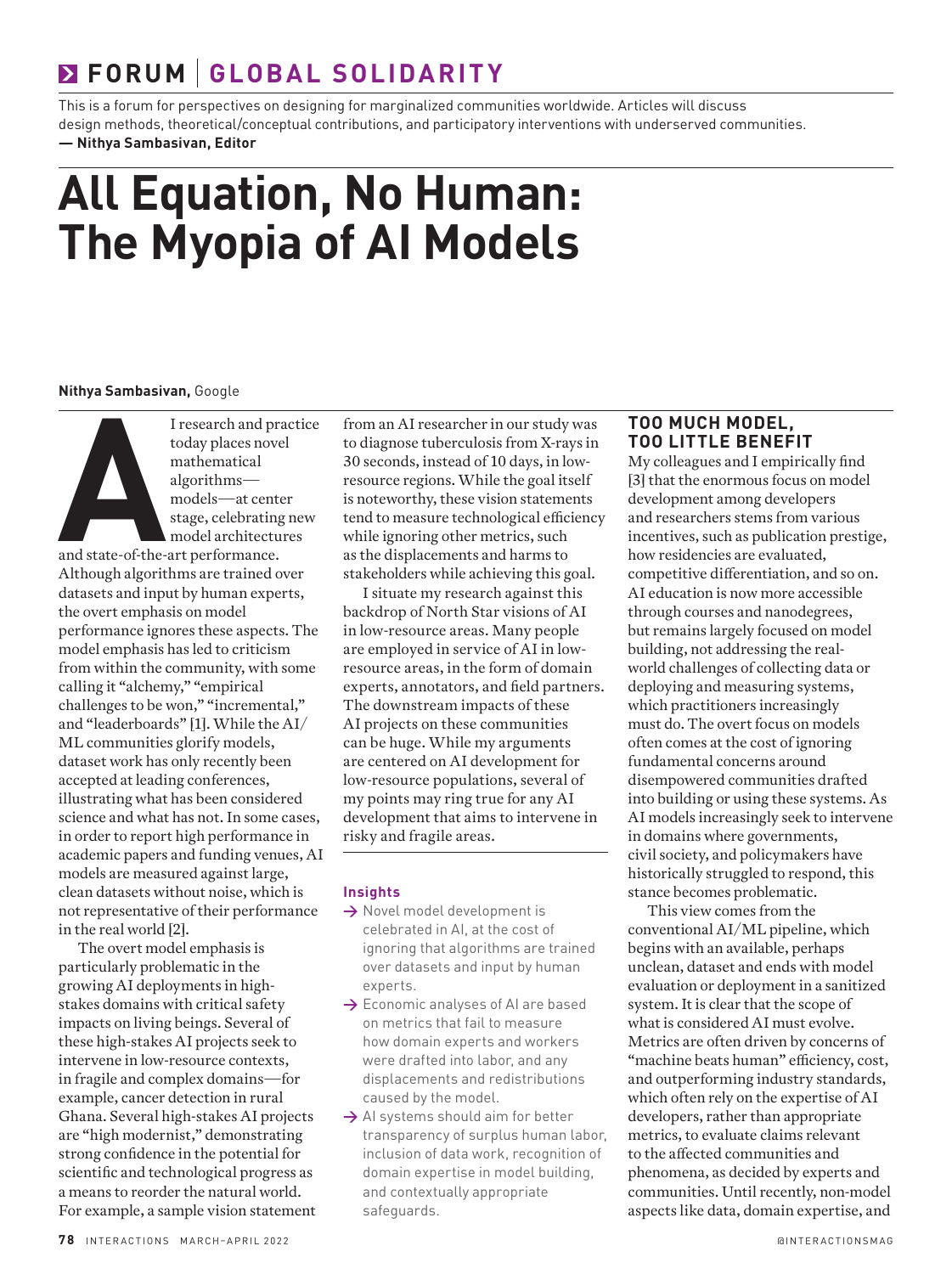meaningful safeguards for users have been considered to be outside of the scope of AI, relegated to "operations." The elite status of AI system building was restricted to developers, leaders of partner organizations, celebrity scientists, bureaucrats, and the machine intelligence itself.

Take data—it determines the performance, fairness, robustness, safety, and scalability of AI systems. Paradoxically, for AI researchers and developers, data work is often the least incentivized aspect, viewed as "operational" relative to the glamorous work of building models [3]. *Data cascades* are compounding events causing negative, downstream effects from data issues that result in technical debt over time. For example, eyedisease-detection models, trained on noise-free datasets to improve model performance, can result in total failure in predicting retinal disease when there are even small specks of dust on a camera lens. In our study, 92 percent of AI developers reported experiencing at least one cascade, with 45 percent experiencing two or more. Data cascades are opaque in diagnosis and manifestation, with no clear indicators, tools, and metrics to detect and measure their effects. They are triggered when conventional AI practices, such as viewing data as operations, moving fast, hacking model performance without consideration for data quality, and undervaluing domain expertise and labor, are applied in highstakes domains. Data cascades have negative impacts on the AI development process, including harm to beneficiary communities, burnout of relationships, and the need to perform costly iterations.

Another important aspect of building AI systems—domain expertise—is often neglected, eliminated, and automated out in building these models [4]. Domain experts, such as community health workers and agricultural extension workers, are necessary for AI projects in areas with poor infrastructure where there are limited datasets available. These underpaid and overworked domain experts are often drafted to perform AI data collection for free, on top of their primary responsibilities. Despite the domain experts' mastery and knowledge that



takes decades to build—and which the AI model seeks to emulate—we found that developers often reduced domain experts to mere data collectors for their expert models. Most developers did not have any firsthand contact with domain experts, much less provide them with training or compensate them for their data labor. Instead, developers attributed poor data quality to the poor work practices of domain experts, perceiving them as corrupt, lazy, noncompliant and as datasets themselves. Domain experts were perceived as getting in the way of model-development efforts. To influence domain experts to collect better-quality data, developers created interventions built on these refractory associations, in the form of surveillance, gamification, cross-verification, and preprocessing fixes.

In this way, AI development risks fundamentally deskilling domain experts in low-resource contexts. Even though the models in our study sought to emulate and improve over the expertise of domain experts, the experts' knowledge was treated as nonessential for models. AI developers, who are experts in their technical fields but not in the application domains—for example, a developer building a cancerprediction model—will inevitably leave gaps when domain experts are excluded from the model that seeks to learn their knowledge (through datasets).

A final crucial aspect of building AI systems, algorithmic fairness, has remained model-centric until recently [5]. While optimizations like predictive parity for different subgroups are important, they are often reductive fixes, and especially do not always scale to non-Western contexts, in which they did not originate. Conventional algorithmic fairness makes several assumptions, including: that fixing the data leads to fixing the bias, that users can benefit from the model fixes, and that there is a surrounding environment of accountability and regulation to address fairness. Several of these assumptions break in non-Western contexts such as India and Mexico, where responsible AI policies from the West are often copied and pasted. We argue that the distance between models and the disempowered communities in the Global South whom we hope to serve is large, due to factors like literacy, legal capital, and income inequality. A myopic focus on localizing "fair" model outputs alone can backfire. First, data can be missing in the form of digital divides or demographic inequities. Proxies may not generalize within pluralistic and diverse populations. Second, countries in the Global South